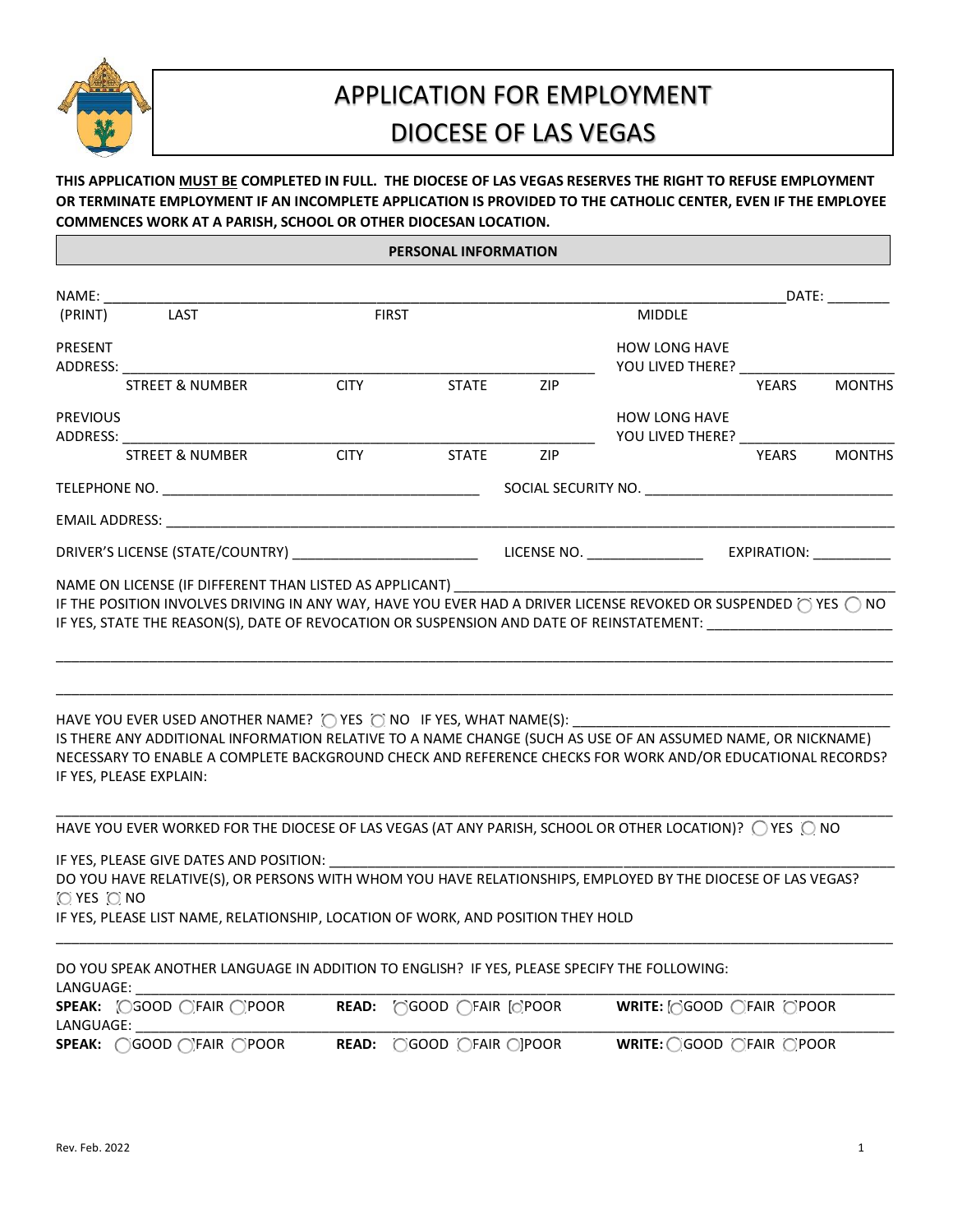| POSITION DESIRED:                                                                 | PART TIME ( ) FULL TIME |          |            |  |
|-----------------------------------------------------------------------------------|-------------------------|----------|------------|--|
| IF HIRED, CAN YOU FURNISH PROOF THAT YOU ARE OVER 18 YEARS OF AGE?                |                         | YES<br>n | NO.        |  |
| IF HIRED, CAN YOU PRESENT PROOF OF YOUR LEGAL RIGHT TO WORK IN THE UNITED STATES? |                         | IO YES   | ි NO       |  |
| HAVE YOU EVER BEEN TERMINATED OR ASKED TO RESIGN FROM EMPLOYMENT?                 |                         | IO YES   | $\circ$ NO |  |
| IF YES, PLEASE EXPLAIN:                                                           |                         |          |            |  |

\_\_\_\_\_\_\_\_\_\_\_\_\_\_\_\_\_\_\_\_\_\_\_\_\_\_\_\_\_\_\_\_\_\_\_\_\_\_\_\_\_\_\_\_\_\_\_\_\_\_\_\_\_\_\_\_\_\_\_\_\_\_\_\_\_\_\_\_\_\_\_\_\_\_\_\_\_\_\_\_\_\_\_\_\_\_\_\_\_\_\_\_\_\_\_\_\_\_\_\_\_\_\_\_\_\_\_\_ HAVE YOU EVER BEEN CONVICTED, FOUND GUILTY, ENTERED A PLEA OF NOLO CONTENDERE (NO CONTEST), OR HAD ADJUDICATION WITHHELD IN A CRIMINAL OFFENSE OTHER THAN A MINOR TRAFFIC VIOLATION?  $\bigcirc$  YES  $\bigcirc$  NO

IF YES, PLEASE EXPLAIN: \_

NOTE: ANSWERING "YES" TO THESE QUESTIONS WILL NOT NECESSARILY BAR YOU FROM EMPLOYMENT. FACTORS SUCH AS AGE AT THE TIME OF OFFENSE, SERIOUSNESS AND NATURE OF THE VIOLATION, AND THE POSITION FOR WHICH YOU ARE APPLYING WILL BE TAKEN INTO ACCOUNT.

\_\_\_\_\_\_\_\_\_\_\_\_\_\_\_\_\_\_\_\_\_\_\_\_\_\_\_\_\_\_\_\_\_\_\_\_\_\_\_\_\_\_\_\_\_\_\_\_\_\_\_\_\_\_\_\_\_\_\_\_\_\_\_\_\_\_\_\_\_\_\_\_\_\_\_\_\_\_\_\_\_\_\_\_\_\_\_\_\_\_\_\_\_\_\_\_\_\_\_\_\_\_\_\_\_\_\_\_

#### **EMPLOYMENT HISTORY**

FOR THE LAST SEVEN YEARS, PLEASE LIST THE NAMES OF YOUR PRESENT OR PREVIOUS EMPLOYERS IN CHRONOLOGICAL ORDER WITH PRESENT/ LAST EMPLOYER LISTED FIRST. BE SURE TO ACCOUNT FOR **ALL** PERIODS OF TIME INCLUDING, BUT NOT LIMITED TO MILITARY SERVICE **AND ANY PERIOD OF UNEMPLOYMENT/GAP IN EMPLOYMENT**. IF SELF-EMPLOYED, YOU MUST GIVE THE COMPANY/FIRM NAME AND YOU MUST SUPPLY BUSINESS REFERENCES. [ADD ADDITIONAL PAGE IF NECESSARY]

| <b>PRESENT OR LAST EMPLOYER</b> | <b>POSITION HELD</b>       | <b>EMPLOYED FROM:</b>                           | <b>EMPLOYED TO:</b>       |
|---------------------------------|----------------------------|-------------------------------------------------|---------------------------|
|                                 |                            |                                                 |                           |
|                                 |                            |                                                 |                           |
| <b>ADDRESS</b>                  | <b>TELEPHONE AND EMAIL</b> | <b>NAME &amp; TITLE OF</b><br><b>SUPERVISOR</b> | <b>REASON FOR LEAVING</b> |
|                                 |                            |                                                 |                           |
|                                 |                            |                                                 |                           |
|                                 |                            | <b>DUTIES</b>                                   |                           |
|                                 |                            |                                                 |                           |
|                                 |                            |                                                 |                           |

| <b>EMPLOYER</b> | <b>POSITION HELD</b>       | <b>EMPLOYED FROM:</b>                           | <b>EMPLOYED TO:</b>       |
|-----------------|----------------------------|-------------------------------------------------|---------------------------|
|                 |                            |                                                 |                           |
| <b>ADDRESS</b>  | <b>TELEPHONE AND EMAIL</b> | <b>NAME &amp; TITLE OF</b><br><b>SUPERVISOR</b> | <b>REASON FOR LEAVING</b> |
|                 |                            |                                                 |                           |
|                 |                            | <b>DUTIES</b>                                   |                           |
|                 |                            |                                                 |                           |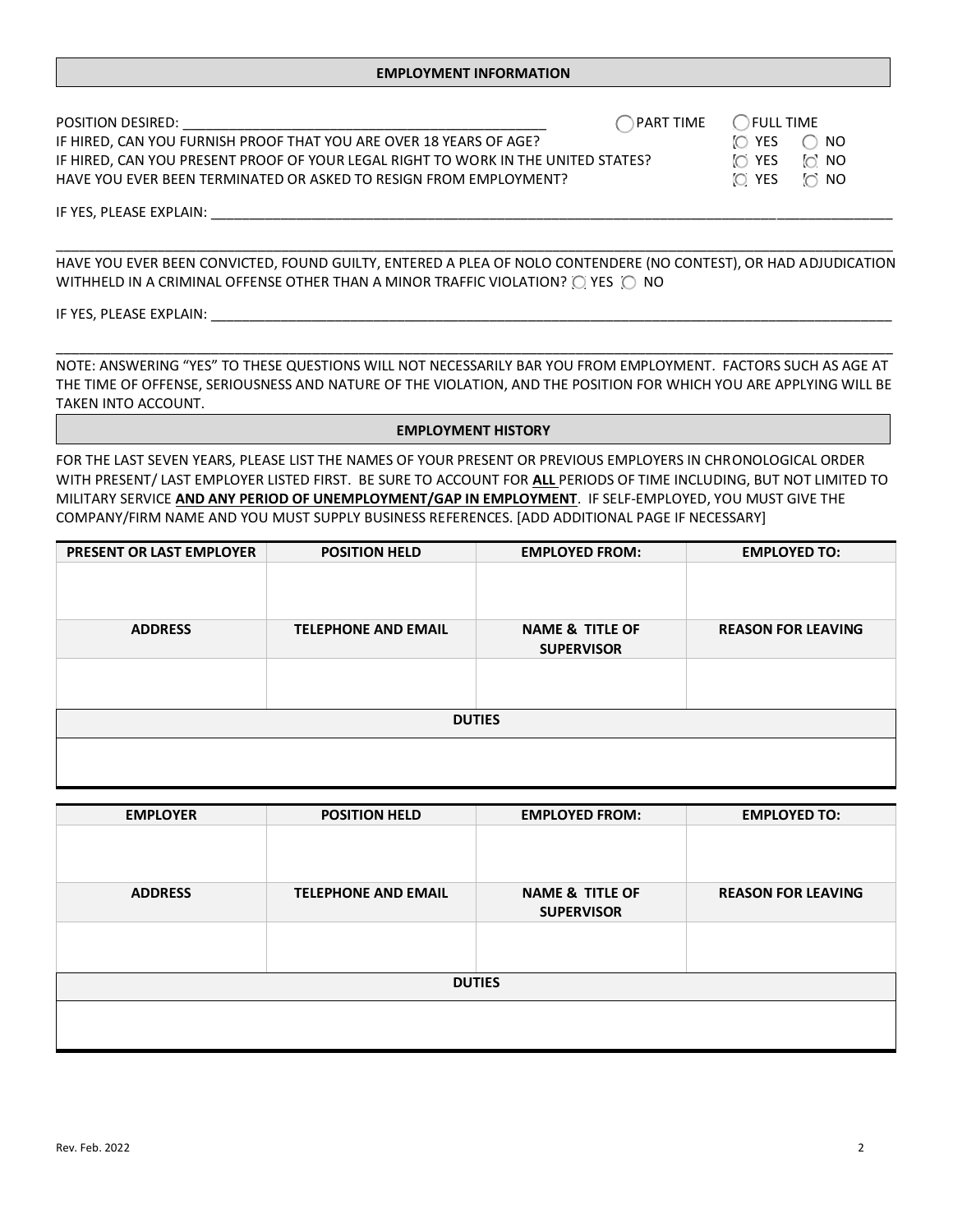| <b>EMPLOYER</b> | <b>POSITION HELD</b>       | <b>EMPLOYED FROM:</b>                           | <b>EMPLOYED TO:</b>       |
|-----------------|----------------------------|-------------------------------------------------|---------------------------|
|                 |                            |                                                 |                           |
|                 |                            |                                                 |                           |
| <b>ADDRESS</b>  | <b>TELEPHONE AND EMAIL</b> | <b>NAME &amp; TITLE OF</b><br><b>SUPERVISOR</b> | <b>REASON FOR LEAVING</b> |
|                 |                            |                                                 |                           |
|                 |                            |                                                 |                           |
|                 |                            | <b>DUTIES</b>                                   |                           |
|                 |                            |                                                 |                           |
|                 |                            |                                                 |                           |

| <b>EMPLOYER</b> | <b>POSITION HELD</b>       | <b>EMPLOYED FROM:</b>                           | <b>EMPLOYED TO:</b>       |
|-----------------|----------------------------|-------------------------------------------------|---------------------------|
|                 |                            |                                                 |                           |
|                 |                            |                                                 |                           |
| <b>ADDRESS</b>  | <b>TELEPHONE AND EMAIL</b> | <b>NAME &amp; TITLE OF</b><br><b>SUPERVISOR</b> | <b>REASON FOR LEAVING</b> |
|                 |                            |                                                 |                           |
|                 |                            |                                                 |                           |
|                 |                            | <b>DUTIES</b>                                   |                           |
|                 |                            |                                                 |                           |
|                 |                            |                                                 |                           |

\_\_\_\_\_\_\_\_\_\_\_\_\_\_\_\_\_\_\_\_\_\_\_\_\_\_\_\_\_\_\_\_\_\_\_\_\_\_\_\_\_\_\_\_\_\_\_\_\_\_\_\_\_\_\_\_\_\_\_\_\_\_\_\_\_\_\_\_\_\_\_\_\_\_\_\_\_\_\_\_\_\_\_\_\_\_\_\_\_\_\_\_\_\_\_\_\_\_\_\_\_\_\_\_\_\_\_\_

\_\_\_\_\_\_\_\_\_\_\_\_\_\_\_\_\_\_\_\_\_\_\_\_\_\_\_\_\_\_\_\_\_\_\_\_\_\_\_\_\_\_\_\_\_\_\_\_\_\_\_\_\_\_\_\_\_\_\_\_\_\_\_\_\_\_\_\_\_\_\_\_\_\_\_\_\_\_\_\_\_\_\_\_\_\_\_\_\_\_\_\_\_\_\_\_\_\_\_\_\_\_\_\_\_\_\_\_

\_\_\_\_\_\_\_\_\_\_\_\_\_\_\_\_\_\_\_\_\_\_\_\_\_\_\_\_\_\_\_\_\_\_\_\_\_\_\_\_\_\_\_\_\_\_\_\_\_\_\_\_\_\_\_\_\_\_\_\_\_\_\_\_\_\_\_\_\_\_\_\_\_\_\_\_\_\_\_\_\_\_\_\_\_\_\_\_\_\_\_\_\_\_\_\_\_\_\_\_\_\_\_\_\_\_\_\_

#### PLEASE EXPLAIN FULLY ANY GAPS IN YOUR EMPLOYMENT HISTORY: \_\_\_\_\_\_\_\_\_\_\_\_\_\_\_\_\_\_\_\_\_\_\_\_\_\_\_\_\_\_\_\_\_\_\_\_\_\_\_\_\_\_\_\_\_\_\_\_\_\_\_\_

| MAY WE CONTACT YOUR CURRENT AND/OR PREVIOUS EMPLOYER(S)? O YES O NO. IF YES, PLEASE LIST THE CONTACT |  |
|------------------------------------------------------------------------------------------------------|--|
| NUMBER(S) BELOW. IF NO, PLEASE EXPLAIN WHY:                                                          |  |

#### \_\_\_\_\_\_\_\_\_\_\_\_\_\_\_\_\_\_\_\_\_\_\_\_\_\_\_\_\_\_\_\_\_\_\_\_\_\_\_\_\_\_\_\_\_\_\_\_\_\_\_\_\_\_\_\_\_\_\_\_\_\_\_\_\_\_\_\_\_\_\_\_\_\_\_\_\_\_\_\_\_\_\_\_\_\_\_\_\_\_\_\_\_\_\_\_\_\_\_\_\_\_\_\_\_\_\_\_ PLEASE INDICATE ANY ACTUAL EXPERIENCE, SPECIAL TRAINING, CERTIFICATES AND QUALIFICATIONS THAT YOU HAVE WHICH YOU FEEL ARE RELEVANT TO THE POSITION YOU ARE APPLYING.

\_\_\_\_\_\_\_\_\_\_\_\_\_\_\_\_\_\_\_\_\_\_\_\_\_\_\_\_\_\_\_\_\_\_\_\_\_\_\_\_\_\_\_\_\_\_\_\_\_\_\_\_\_\_\_\_\_\_\_\_\_\_\_\_\_\_\_\_\_\_\_\_\_\_\_\_\_\_\_\_\_\_\_\_\_\_\_\_\_\_\_\_\_\_\_\_\_\_\_\_\_\_\_\_\_\_\_\_

\_\_\_\_\_\_\_\_\_\_\_\_\_\_\_\_\_\_\_\_\_\_\_\_\_\_\_\_\_\_\_\_\_\_\_\_\_\_\_\_\_\_\_\_\_\_\_\_\_\_\_\_\_\_\_\_\_\_\_\_\_\_\_\_\_\_\_\_\_\_\_\_\_\_\_\_\_\_\_\_\_\_\_\_\_\_\_\_\_\_\_\_\_\_\_\_\_\_\_\_\_\_\_\_\_\_\_\_

| <b>EDUCATION, TRAINING AND EXPERIENCE</b> |                                 |                                  |                                                    |                                                                                                 |  |  |
|-------------------------------------------|---------------------------------|----------------------------------|----------------------------------------------------|-------------------------------------------------------------------------------------------------|--|--|
| <b>SCHOOL NAME AND</b><br><b>LOCATION</b> | <b>YEARS</b><br><b>ATTENDED</b> | <b>DEGREE</b><br><b>RECEIVED</b> | <b>DESCRIBE COURSE OF</b><br><b>STUDY OR MAJOR</b> | <b>DESCRIBE TRAINING, EXPERIENCE,</b><br><b>SKILLS AND EXTRACURRICULAR</b><br><b>ACTIVITIES</b> |  |  |
| HIGH SCHOOL:                              |                                 |                                  |                                                    |                                                                                                 |  |  |
| COLLEGE/UNIVERSITY:                       |                                 |                                  |                                                    |                                                                                                 |  |  |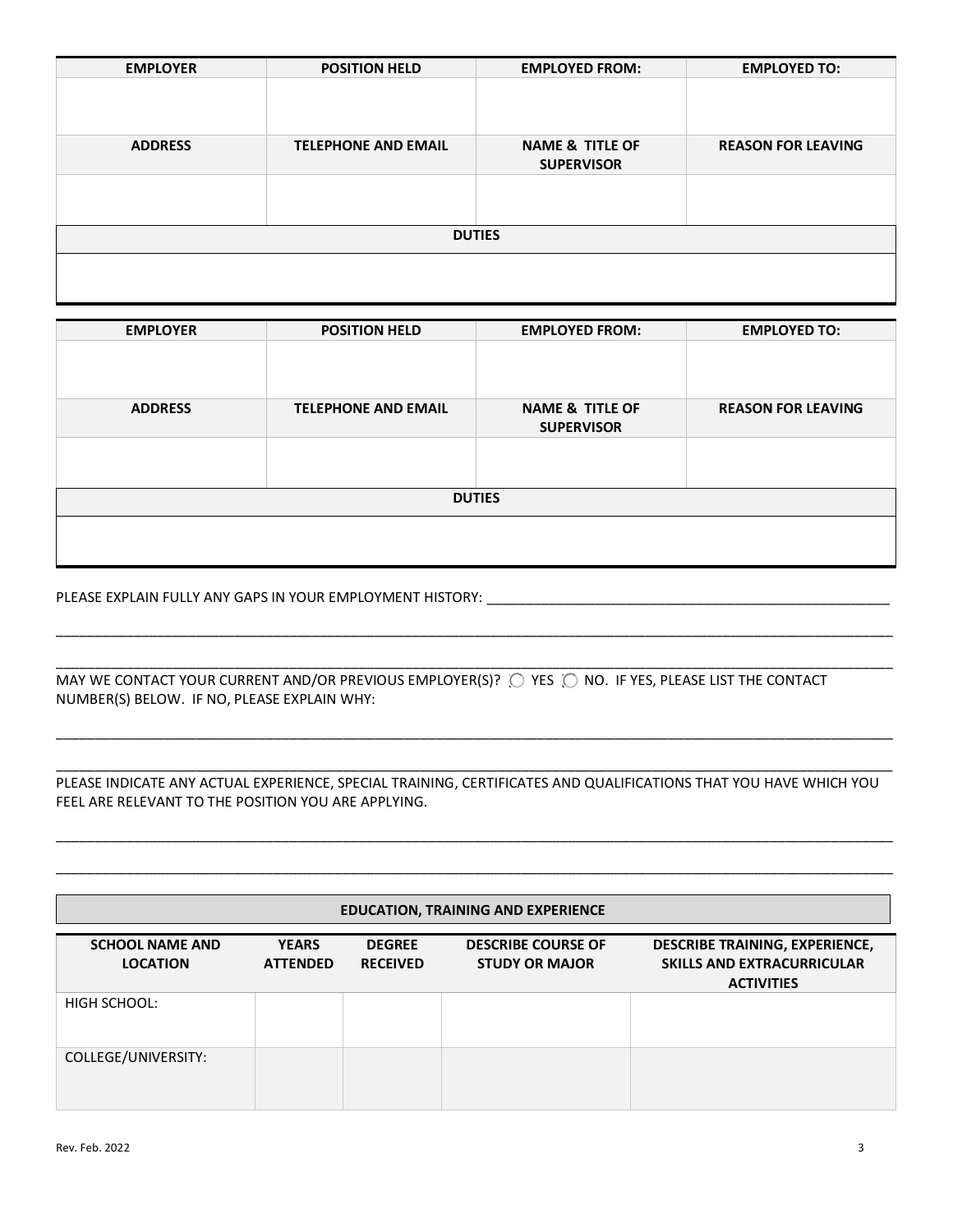| GRADUATE/PROFESSIONAL:      |  |  |
|-----------------------------|--|--|
| TRADE OR<br>CORRESPONDENCE: |  |  |
| OTHER:                      |  |  |

# PLEASE LIST THE NAMES OF THREE PERSONS NOT RELATED TO YOU THAT YOU HAVE KNOWN FOR AT LEAST THREE YEARS: **NAME JOB TITLE ADDRESS (STREET, CITY AND STATE) TELEPHONE NUMBER NUMBER OF YEARS KNOWN PERSONAL REFERENCES**

### **APPLICANT'S STATEMENT, ACKNOWLEDGEMENT AND RELEASE**

IN THE EVENT OF MY EMPLOYMENT IN A POSITION WITH THE ROMAN CATHOLIC BISHOP OF LAS VEGAS AND HIS SUCCESSORS, A CORPORATION SOLE (FOR ANY PARISH, SCHOOL OR OTHER LOCATION) I AGREE TO COMPLY WITH ALL DIOCESE OF LAS VEGAS ("DIOCESE") POLICIES, PROCEDURES, RULES AND REGULATIONS. I UNDERSTAND THAT THE ROMAN CATHOLIC BISHOP OF LAS VEGAS AND HIS SUCCESSORS, A CORPORATION SOLE (HEREINAFTER REFERRED TO AS "DIOCESE") RESERVES THE RIGHT TO REQUIRE ME TO SUBMIT TO A TEST FOR THE PRESENCE OF ALCOHOL OR DRUGS IN MY SYSTEM PRIOR TO EMPLOYMENT AND AT ANY TIME DURING MY EMPLOYMENT, TO THE EXTENT PERMITTED BY LAW. I ALSO UNDERSTAND THAT ANY OFFER OF EMPLOYMENT IS CONTINGENT UPON THE PASSING OF A FINGERPRINT BACKGROUND CHECK AND DEPENDING ON THE POSITION APPLIED FOR, A CREDIT CHECK/SCREENING AND/OR A PHYSICAL EXAMINATION MAY ALSO BE CONDUCTED (SOMETIMES COLLECTIVELY REFERRED TO AS "CONSUMER REPORTS").

SHOULD I BE EMPLOYED BY THE DIOCESE, I UNDERSTAND THAT IN CONNECTION WITH MY EMPLOYMENT AND THROUGHOUT MY CONTINUED EMPLOYMENT WITH THE DIOCESE, I HEREBY AUTHORIZE THE DIOCESE TO CONTINUOUSLY PROCURE CONSUMER REPORTS(S) ABOUT ME, INCLUDING, WITHOUT LIMITATION, CRIMINAL BACKGROUND CHECKS. I FURTHER AGREE AND UNDERSTAND THAT THE DIOCESE MAY USE THESE CONSUMER REPORTS (WHICH MAY INCLUDE INFORMATION REGARDING MY CHARACTER, GENERAL REPUTATION, ETC.) IN CONNECTION WITH MY CONTINUED SUITABILITY FOR RETENTION, PROMOTION, RECLASSIFICATION, TRANSFER WITH/WITHIN THE DIOCESE. EACH SUCH CRIMINAL BACKGROUND CHECK OR OTHER CONSUMER REPORT MAY BE COMPILED WITH INFORMATION FROM COURT RECORDS, STATE OF NEVADA REPOSITORIES, LAW ENFORCEMENT AGENCIES, DEPARTMENTS OF MOTOR VEHICLES, AND OTHER STATE, FEDERAL AND/OR LOCAL AGENCIES. I UNDERSTAND THAT THE DISCLOSURE OF, OR THE PRESENCE OF, A CRIMINAL RECORD DOES NOT AUTOMATICALLY DISQUALIFY ME FROM CONSIDERATION.

THIS RELEASE ALLOWS BOTH CONVICTION AND NON-CONVICTION DATA TO BE RELEASED TO THE DIOCESE AS APPROPRIATE. I, HAVING MADE APPLICATION FOR EMPLOYMENT WITH THE ROMAN CATHOLIC BISHOP OF LAS VEGAS AND HIS SUCCESSORS, A CORPORATION SOLE FOR EMPLOYMENT, AUTHORIZE THE RELEASE OF ANY RECORD OF CRIMINAL ACTIVITY PERTAINING TO ME. I UNDERSTAND THAT SHOULD I DECLINE TO SIGN THIS CONSENT OR DECLINE TO TAKE ANY REQUIRED TESTS, INCLUDING, BUT NOT LIMITED TO BACKGROUND FINGERPRINT CHECK, MY APPLICATION FOR EMPLOYMENT SHALL BE REJECTED AND/OR ANY EMPLOYMENT MAY BE TERMINATED.

I UNDERSTAND THAT I AM REQUIRED TO COMPLETE, AND AGREE TO COMPLETE THE DIOCESE'S SAFE ENVIRONMENT TRAINING MODULE(S) ENTITLED CMG CONNECT WHICH IS A FREE CLASS PROVIDED BY THE DIOCESE.